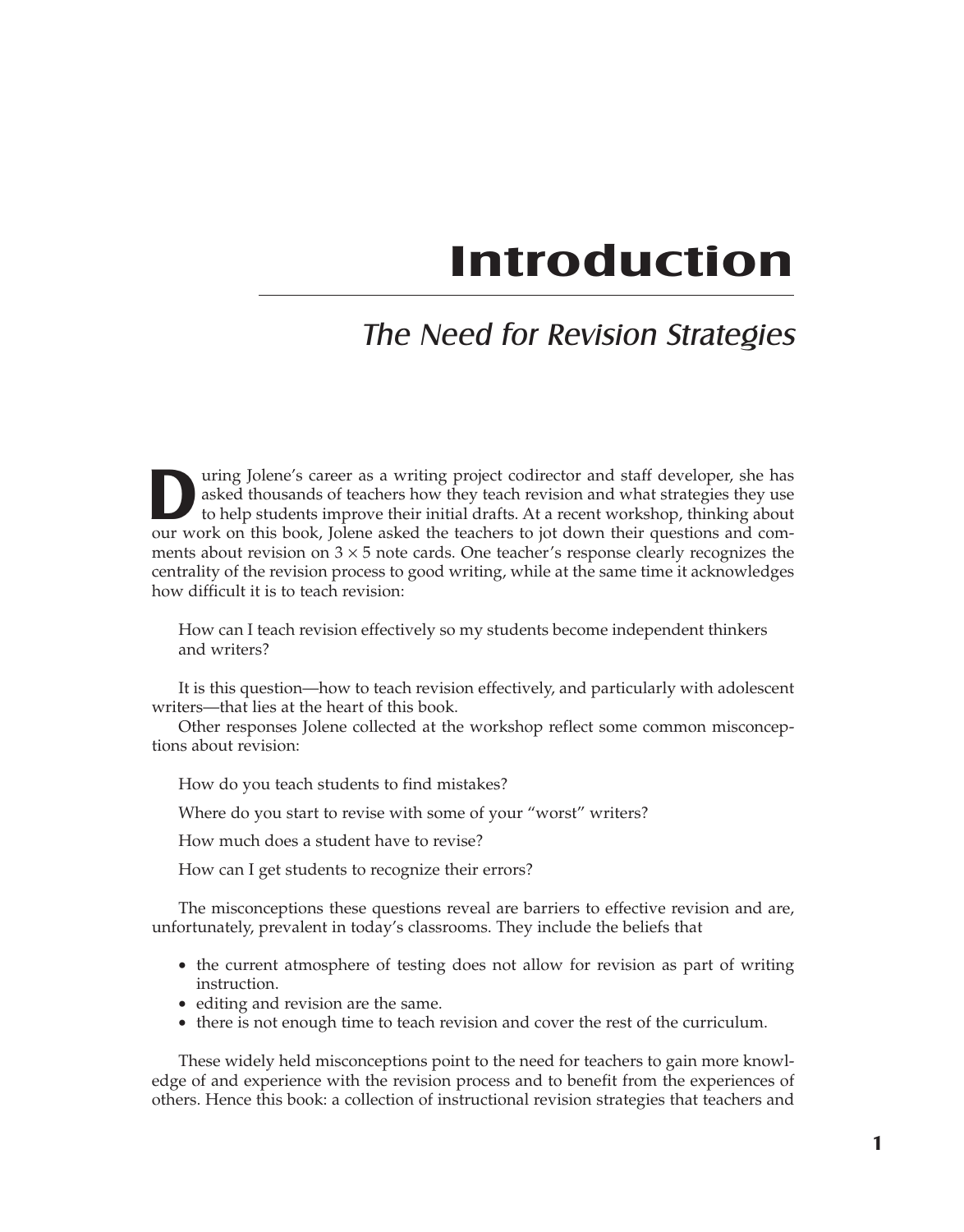students can implement during the writing process, selecting those that best meet their needs. Some of these revision strategies are uniquely ours, while others have been adapted from or inspired by the work of prestigious teachers of writing.

The 36 strategies in this book are designed for teachers' use as they instruct students how to think through the revision process. The strategies reflect the wisdom of teachers and students who successfully use the writing process as their framework for writing, thinking, and learning, and whose classroom interactions give witness to their understanding of the recursive and dynamic process of revision. The strategies include and demonstrate teachers' use of the following practices:

- Frontloading with familiarity and ease; that is, having students plan, rehearse, and converse during the prewriting stage, which, in turn, streamlines their writing as well as their revision process.
- Having students confer with peers during writers' workshop, to help them gather more ideas to incorporate into their revisions.
- Using technology as a means to give students multiple ways to collaborate and revise in and out of the classroom.
- Modeling effective revision strategies for their students, because teachers are writers as well as teachers of writing.

This book will be useful for teachers to strengthen their repertoire of revision strategies for effective instruction; the strategies may also be internalized by their students as the students become more fluent and confident writers. The strategies are designed to be flexible so that they can be taught numerous times and in many content areas.

#### **Revision Throughout the Writing Process**

No one writes perfectly the first time, no matter how experienced the writer may be; thoughtful and meaningful revisions are a natural part of the writing process. As Donald Murray wrote, "Revision is based on re-seeing the entire piece of writing" (Murray, 1995, p. xiv).

If we want our students to be better writers, they must see the positive effects of revision in the writing process. When students experience the modeling of effective strategies, implement these strategies with guidance, and reflect on their process of revision, they gain the confidence to improve their writing.

As teachers, we are aware that writing is a highly complex, cognitive process. "In order to compose or write, students must combine all their knowledge of the topic with their knowledge of the mechanics of language" (Borgese, 1998, p. 62). In addition, students need to hone their craft and hear their own voices to create meaningful revisions that ultimately improve the quality of their writing. Craft is the process of shaping and reshaping our material into a finished product, with an ideal reader in mind. This may be a "long, painstaking, patient process" (Graves, 1983, p. 6) that a writer endures until the final product is satisfying to the writer's purpose and audience. Our students need the same strategies and writing activities to compose and revise that professional writers experience during their writing process.

In the crafting of revision*,* the writer must not only read what is on the page, but must anticipate what is yet to be written*.* Writing is thinking, and sometimes the writer discovers something new or long forgotten (Murray, 1995). We have learned from the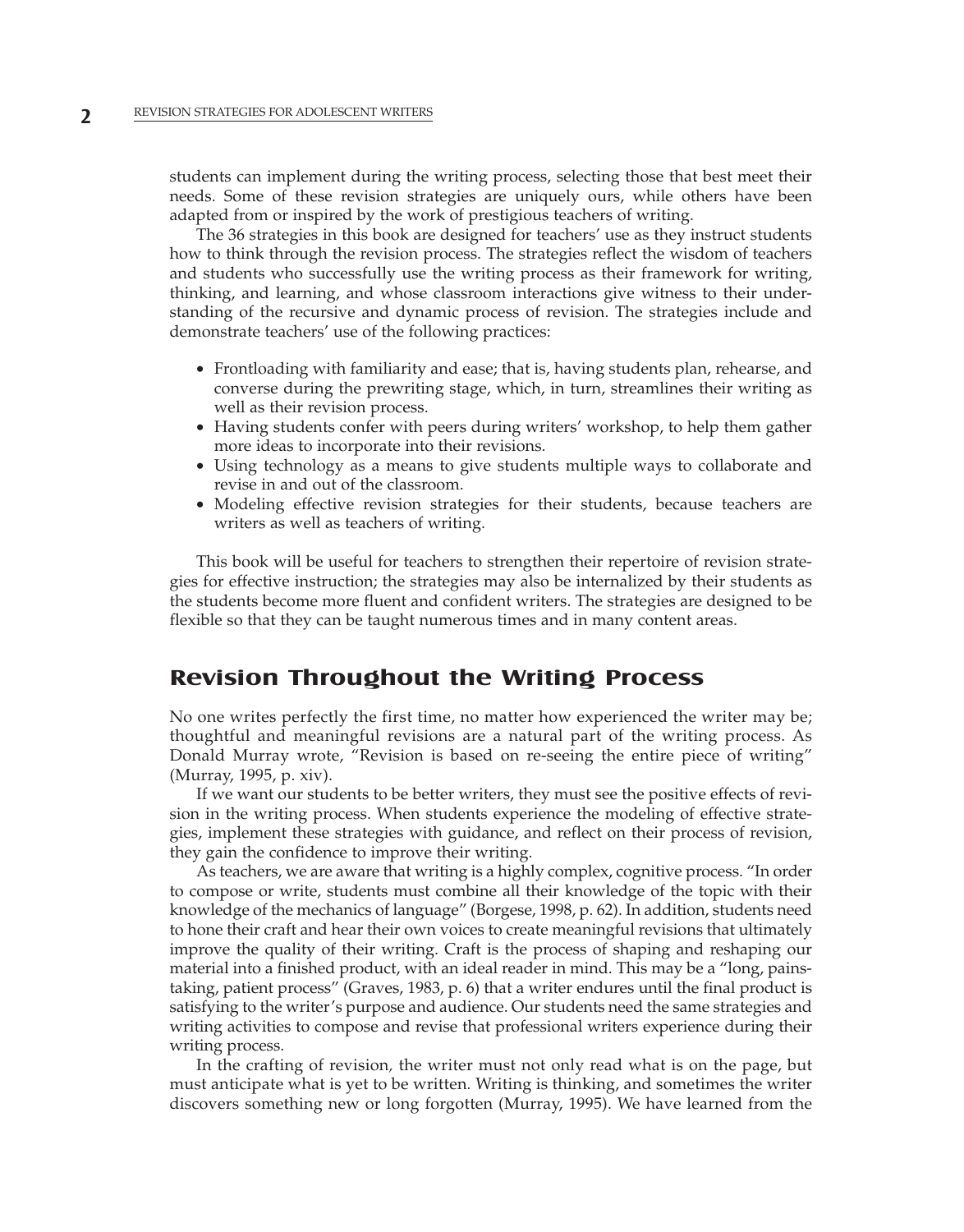works of Murray and Graves that the writing process involves thinking that focuses both on the process and the product.

In the remainder of this introduction, before turning to the revision strategies themselves, we share some understandings about the writing process and revision that have grown out of many scholars' work in this field, and we share some reflections about a couple of current developments that are affecting the way we teach writing:

- The Process Approach
- Writer's Workshop
- Frontloading Activities
- The 6 Traits of Effective Writing
- Digital Communication
- The Common Core State Standards

# **The Process Approach**

The recursive and dynamic nature of the writing process allows the writer to plan, draft, and revise, often all at the same time. The process approach, honed by Donald Graves (see Figure I.1), provides a guide for students and teachers as they develop their drafts.

When students begin with the reader in mind, writing becomes a complex mental activity. "Writing is where we learn to think" (Graves, 2004, p. 87). Putting thoughts and ideas into written words is an intellectual exercise that furthers thinking. When reading,

| The Process of Writing               | <b>Implications for Students</b>                                                           | <b>Implications for Teachers</b>                                                      |
|--------------------------------------|--------------------------------------------------------------------------------------------|---------------------------------------------------------------------------------------|
| Choice and rehearsal<br>(prewriting) | Choice is motivating and<br>empowering                                                     | Connect with our students and their<br>interests                                      |
| Composition<br>(drafting)            | Frontloading (rehearsal) gives<br>students an opportunity to<br>discover what they want to | Guide students to research and choose<br>their topics through frontloading activities |
| Voice                                | write                                                                                      | Guide students to develop organizational<br>strategies                                |
| (drafting)                           | Provides an opportunity to                                                                 |                                                                                       |
| Conference                           | clarify ideas during writing                                                               | Guide students to develop their voices                                                |
| (revising)                           | Write for appropriate purpose<br>and audience                                              | Provide time for meaningful feedback                                                  |
| Revision                             | Share writing with teacher and                                                             | Model peer revision strategies that help                                              |
| Publishing                           | peers                                                                                      | students to do further revision                                                       |
|                                      |                                                                                            | Model strategies to enhance clarity of                                                |
|                                      | Bring clarity to the content                                                               | content                                                                               |
|                                      | Share with an audience                                                                     | Give the opportunity to be heard by<br>authentic audiences                            |

**Figure I.1** Graves's process approach to writing and its implications for students and teachers.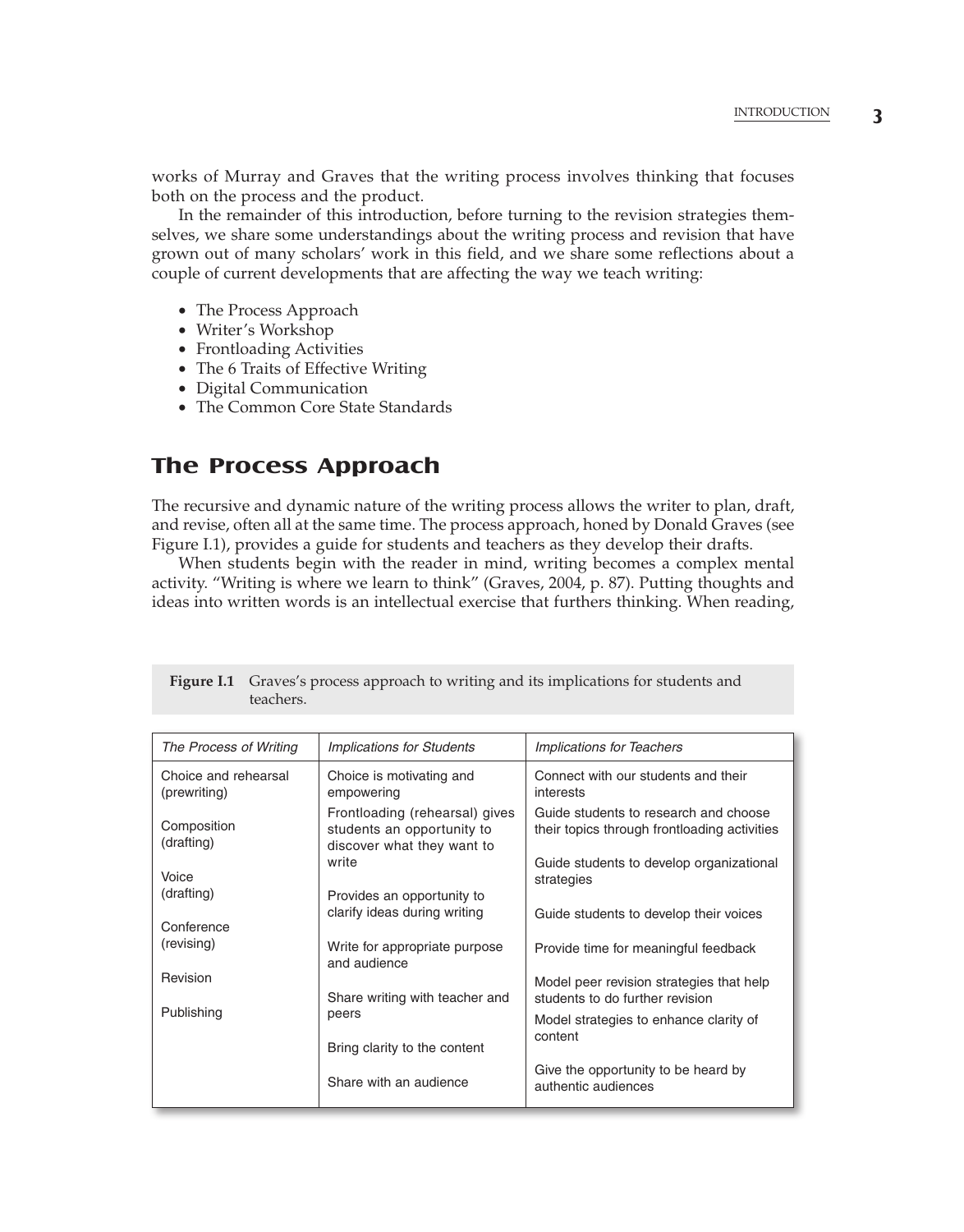we retrieve ideas from our background knowledge to make connections and meaning. When writers use their background knowledge to create meaningful sentences, their readers interpret the meaning based on their own prior knowledge and experiences. Revision permeates the writing process but comes into play most prominently during the conference and revision stages.

#### **Writers' Workshop**

Nancie Atwell is the originator of writers' workshop, a now widely adopted practical application of the writing process for teachers and students. The workshop is where communities of writers work together to develop their skills and craft. It is during writers' workshop that students have opportunities to share their drafts with peers and rethink their writing as they prepare their final drafts for their readers.

Atwell designed writers' workshop with seven underlying principles that are listed in Figure I.2. The implementation of these principles is critical to making writers' workshop a successful and meaningful classroom practice.

**Figure I.2** Atwell's seven underlying principles of writers' workshop.

| Writers need regular chunks of time.                                           |
|--------------------------------------------------------------------------------|
| Writers need their own topics.                                                 |
| Writers need response.                                                         |
| Writers learn mechanics in context.                                            |
| Writers need to know adults who write.                                         |
| Writers need to read.                                                          |
| Writing teachers need to take responsibility for their knowledge and teaching. |
|                                                                                |

*Source:* Atwell, 1987, pp. 17–18.

Within Atwell's writing workshop, there are four routines established: (1) the minilesson at the beginning of class, (2) writing workshop itself, where time is spent writing, (3) group share meeting during the last few minutes of class, and (4) the status-of-theclass conference, which begins after the first day. Revision strategies are often modeled by the teacher during the minilessons and practiced by the students during writing workshop time.

# **Frontloading**

Revision actually begins before we start to write. Frontloading activities are executed during rehearsal, before any writing takes place. These activities help students to think about their ideas and how they might organize them. When frontloading is done thoughtfully, students often find that writing becomes easier, and the revisions needed are fewer.

Whereas prewriting is associated more with brainstorming ideas and details, frontloading involves selecting, prioritizing, and customizing. Frontloading activities may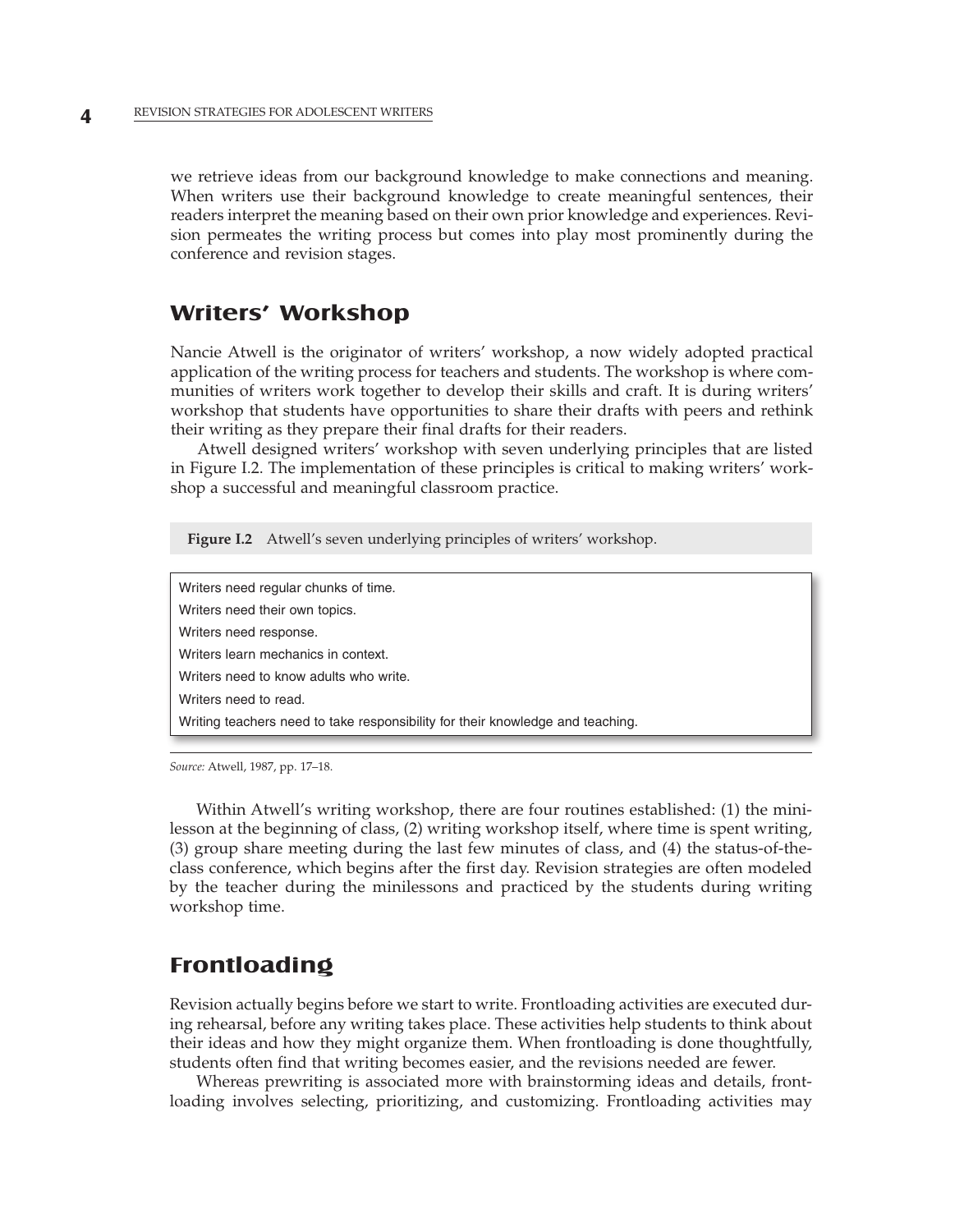include creating visuals, making graphic organizers, collecting artifacts, role-playing, or responding to music. Frontloading is more than a word association web or cluster, more than making a list. It is thinking about the topic, about how to start a piece of writing or even how to end it. The writer performs frontloading activities, with multiple prewriting strategies, to develop ideas. Incorporating frontloading activities into the writing process shortens as well as strengthens the revision process. The revision strategies in Part II of this book all involve frontloading activities.

The right variety of frontloading activities will encourage, embrace, and extend the students' thinking to help them find the right topic, identify the right spin on the assignment, and provide substantial information. Complex prompts need more frontloading activities to provide students with ample information and alternative perspectives to incorporate into their writings. Just like athletes who run plays before the game, actors who rehearse their lines for a play, and painters who draw many sketches before they decide what to paint, student writers improve their work by engaging in a variety of frontloading activities.

# **6 Traits of Effective Writing**

The 6 Traits of Effective Writing have given teachers a common vocabulary for instructional and assessment purposes. Using the results of Paul Diederich's research on the language of writing instruction and assessment, the 6 Traits model was developed in 1984 by a team of 17 teachers in Beaverton, Oregon, working under the direction of Vicki Spandel. Carol Meyer helped Vicki coordinate the team as director of assessment and evaluation for the Beaverton School District; she pulled the original team together and organized all the subsequent training of teachers that enabled us to field test the model with 5,000 Beaverton students while Vicki Spandel served as the scoring director.

The research model used in the development process was derived primarily from the work of Paul Diederich (*Measuring Growth in English,* 1974), and also from the work of Donald Murray (1982), who believed in and promoted a system of identifying the traits that make writing work in order to improve students' revision. His traits paralleled the 6 Traits very closely and both Diederich's and Murray's research inspired the development of the 6 Traits.

Many states have since integrated the 6 Traits of effective writing into their state frameworks. The revision strategies we offer are rooted in one or more of the 6 Traits of effective writing; their common language makes both teachers and students more confident when teaching, discussing, and assessing revision.

The 6 Traits and the writing process intersect and overlap as the semantic feature analysis chart shows in Figure I.3. As Culham points out, it is important that students be taught and understand the vocabulary that explains the writing process and that distinguishes revision from editing: "When . . . working with the idea, shaping it, rethinking it, and moving it forward . . . use the term *revision*. When . . . talking about cleaning up the text the way a copy editor would, then use the term *editing*" (2003, p. 25). When students are going through the revision process, they are attending to 5 of the 6 Traits (everything but the conventions that come into play during the editing process): ideas, organization, voice, word choice, and sentence fluency. It is essential to teach, model, and practice these traits of effective writing as students develop their drafts.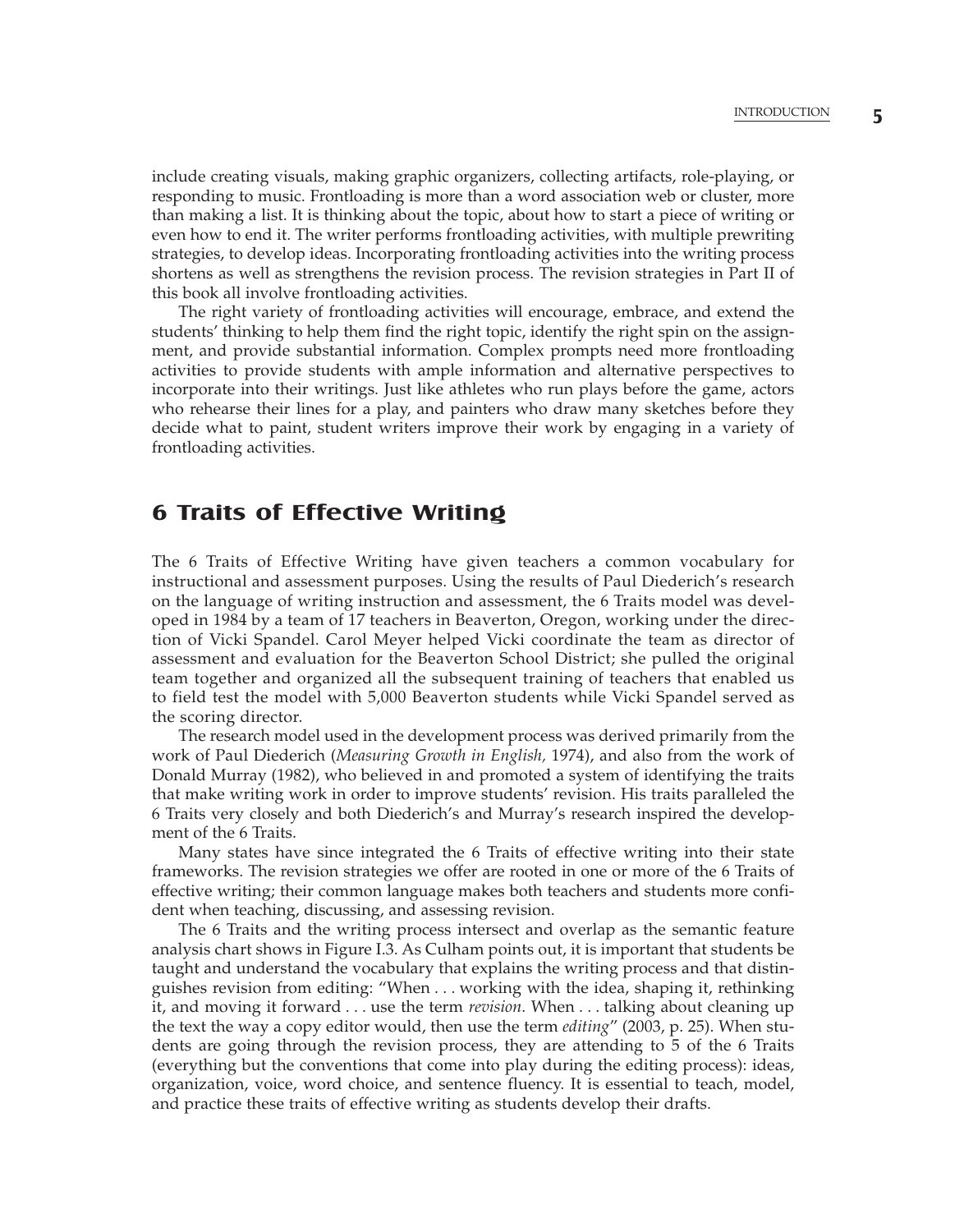During the revision process, writers

- develop their ideas with interesting and important details.
- organize their drafts clearly and effectively.
- establish a voice that is a perfect match for their audience and purpose.
- use the most interesting and accurate words.
- construct phrases and **sentences** that enhance the intended meaning (Culham, 2003, p. 23).

| Writing Process/6 Traits   Ideas   Organization   Voice   Word Choice   Sentence Fluency   Conventions |   |  |  |
|--------------------------------------------------------------------------------------------------------|---|--|--|
| Prewrite                                                                                               | ٠ |  |  |
| Draft                                                                                                  | ٠ |  |  |
| Revision                                                                                               |   |  |  |
| Edit                                                                                                   |   |  |  |

Figure I.3 Connecting the writing process and the 6 Traits.

*Source:* greatsource.com/iwrite.

Because the 6 Traits are research-based and offer best practices for effective writing instruction, the revision strategies in this text have been correlated with the 6 Traits. On the first page of each part of the book, there is a chart that indicates which of the 6 Traits are involved in each of the strategies within that part.

### **Traits and Revision**

The primary purpose of introducing the 6 Traits into the classroom is to strengthen revision—and editing skills. The first five traits—ideas, organization, voice, word choice, and sentence fluency—have traditionally been most closely connected with revision because, if you look closely at the top levels of any good writing guide, you see the very things writers do when they revise. They add detail or cut filler, reorder information or write a new lead, spice up voice, refine word choice, recraft sentences to smooth the flow. When we teach students the traits, we open a world of revision possibilities. The sixth trait, conventions, has always been linked to editing. After all, copy editors check punctuation, grammar and usage, spelling, and capitalization. Recent thinking has transformed this perspective in two ways.

First, conventions now also incorporate presentation: the layout within a written document—like a picture book or newspaper, or the style and overall flow of nontextual communication—such as a PowerPoint presentation or video. Second, with this expanded definition of conventions comes an understanding that conventions are not just about correctness; they also create and enhance both meaning and voice. To cite a few simple examples, think how paragraphing supports organization, how spelling clarifies word choice, how punctuation and italics show readers how to interpret dialogue. Because conventions do so much to support all the other traits, we are recognizing increasingly that editing has a role to play within the larger sphere of revision.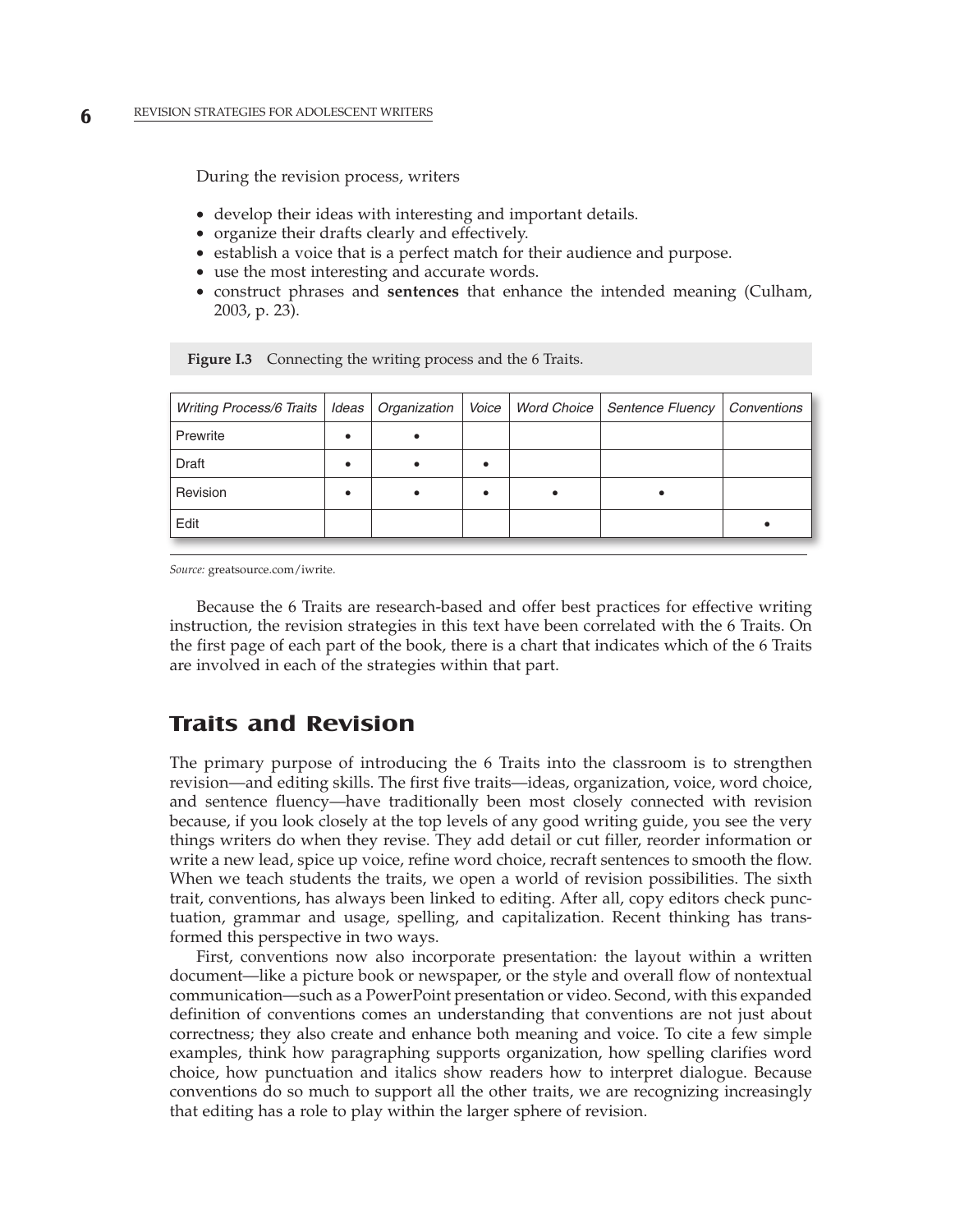At the same time, we want students to make a distinction. Too many students see editing not as an integral part of revision, but as the whole of revision. This means they may correct spelling and insert missing punctuation and believe they have "revised" their work—when in fact they've barely touched the surface. We want to take students well beyond surface changes, giving them the skills they need to make big revisions: adding new information or beginning in a different way. In exploring such strategies, we'll be emphasizing the first five of the six traits and showing many connections to those five. But keep in mind that editing (tweaking conventions) or design (revamping the layout or presentation) can and will enhance any revision.

*Source:* Personal interview with Vicki Spandel, August 16, 2011.

#### **Peer Response**

Peer response helps students become more independent revisers. Whether reading, writing, speaking, or listening, all students are actively engaged during peer response in helping their fellow writers create better drafts, and in the process they develop a collection of strategies about how to respond to a text. Through playing the roles of writer, reader, and audience, students use critical reading, listening, and thinking skills as well as manners and empathy to fully respond to their peers' drafts. Writers have an audience to read to, an audience has the writers to respond to, and when combined, this peer conferencing process is an effective approach to guide writers through the revision process.

# **Digital Communication**

The classroom is a place where tradition meets the latest innovative technology. Some districts are equipped with the latest computers, whiteboards, iPads, and document cameras; others have none of these technology tools. Even where these tools are available, some teachers fear the new and unknown and need professional development to understand it; others, often the digital natives among us, embrace the tools of digital communication that can motivate students and enhance their research, writing, and presenting skills.

Digital communication has made revision a much speedier and more efficient process. Adding information, removing information, moving information, or being more specific is as easy as a click on a keyboard. Because students are computer literate at such an early age, teachers need to give time and opportunities for students to compose, revise, and edit on the computer. There are many websites and programs that support students during the revision process. "The bottom line is that digital writing tools such as blogs, wikis, and collaborative word processors can enhance the writer's workshop" (Hicks, 2009, p. 36). The strategies in Part VII of this book sample the potential of some of these tools, demonstrating how they can be used effectively in the revision process.

### **Common Core State Standards (CCSS)**

Finally, we turn our attention to the Common Core State Standards (CCSS) for English language arts. These guidelines support many of the elements we have incorporated into